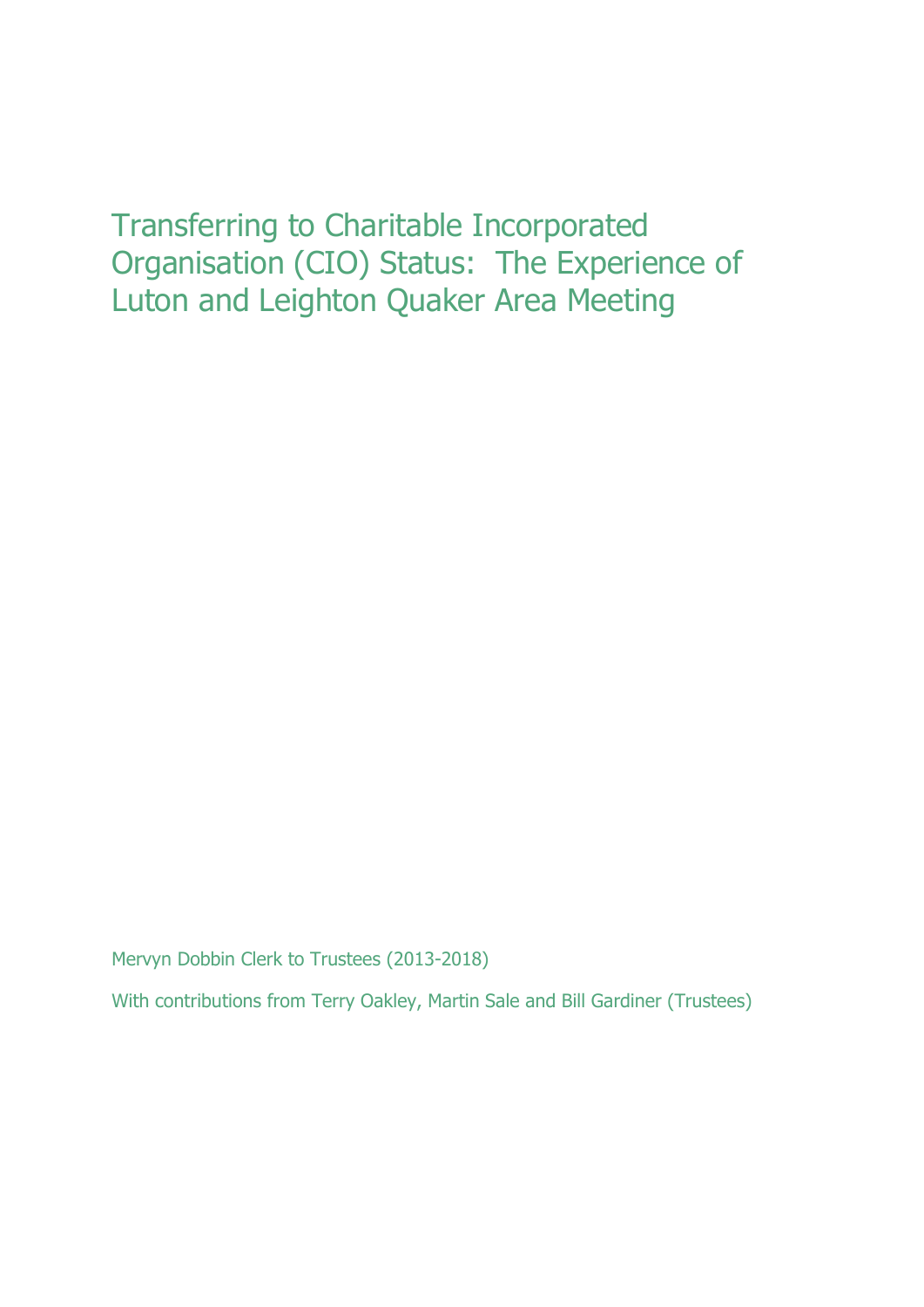# **CONTENTS**

|                       |                                                    | Page No |
|-----------------------|----------------------------------------------------|---------|
| <b>Report Summary</b> |                                                    | 3       |
| 1.0                   | Introduction                                       | 4       |
| 2.0                   | Exploration                                        | 4       |
| 3.0                   | Strategy                                           | 4       |
| 4.0                   | <b>CIO Constitution Template for BYM</b>           | 5       |
| 5.0                   | Post Registration Arrangements: Banks and Finance  | 6       |
| 6.0                   | Post Registration Arrangements: Transfer of Assets | 6       |
| 7.0                   | <b>Summary and Conclusions</b>                     | 7       |

# **APPENDICES**

| <b>Appendix 1: Paper to Trustees about Initial Ideas on CIOs</b>                                                               | 8  |
|--------------------------------------------------------------------------------------------------------------------------------|----|
| <b>Appendix 2:</b> Paper on the CIO proposal to Area Meeting in Session                                                        | 9  |
| <b>Appendix 3: Paper on Consultation with Local Meetings</b>                                                                   | 12 |
| <b>Appendix 4: Paper to Area Meeting in Session – Report on</b><br>Consultations and Recommendation for Transfer to CIO Status | 13 |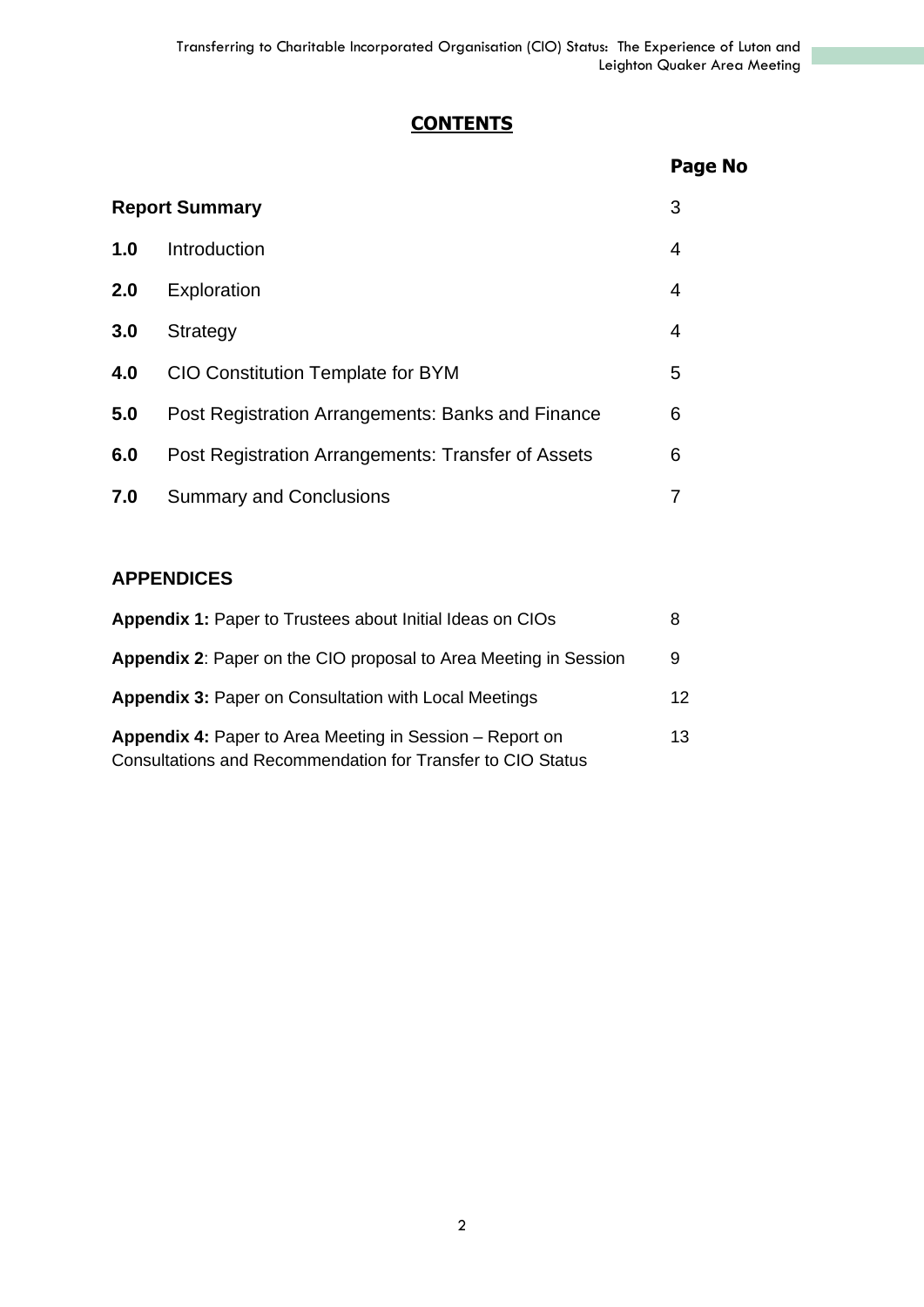# **Report Summary**

This report describes the experience of Friends in Luton and Leighton Area Meeting with respect to the transfer of charitable status to that of Charitable Incorporated Organisation (CIO). The main body of the paper sets out the ways that Trustees and other Friends explored the issues around CIOs. The four appendices provide the documents that Trustees prepared to facilitate learning about CIOs within the Area Meeting and to move the project forward.

There were a number of stages to the project. Firstly, Friends explored and investigated the issues and concerns around the matter of CIOs. Secondly, Trustees developed a strategy to inform all Friends in the Area Meeting about CIOs and to obtain their views and concerns. The strategy involved engaging with Area Meeting in Session and with Local Meetings. Thirdly, when the decision to go ahead was made by Area Meeting in Session, Trustees engaged a solicitor, with experience of CIO applications to make the application to the Charity Commission on behalf of the Area Meeting. Each of these stages in the process was led by the Area Meeting Trustee group.

On 17 July 2017, the application was submitted online to the Charity Commission. The Registration Certificate for the new CIO charity was received by Trustees on 19 July 2017. The initial idea for a CIO at a Trustees meeting in early 2015 to confirmation of registration in 2017 was a period of two and a half years. Post registration follow -up took another two and half years. New arrangements had to be made with each of the Trustee and Local Meeting banks. Also, the processes involved in the preparation and submission of accounts were more complicated because two charities existed at the same time, the original charity and the new CIO charity.

When the CIO was registered on 19 July 2017 the intention was to transfer at the end of the financial year, all the assets (land, property and funds) of the unincorporated Charity to the CIO. This turned out to be a fairly complex procedure to achieve. In order for the Unincorporated Charity to be dissolved it was necessary for all accounts to have a zero balance as well as all land and property to be transferred to the CIO. All of these procedures were achieved by the end of 2019.

Achieving CIO status for Luton and Leighton Area Meeting was a learning exercise for all Friends involved in the process. This was especially the case for Trustees of the Area Meeting. The project lasted for a period of five years. However, as each Area Meeting is different and circumstances change, it may not take as long as five years to complete the whole process.

It is considered by Trustees that the transferring of the Area Meeting to the status of a CIO has been a worthwhile exercise and that the new status is beneficial for all concerned.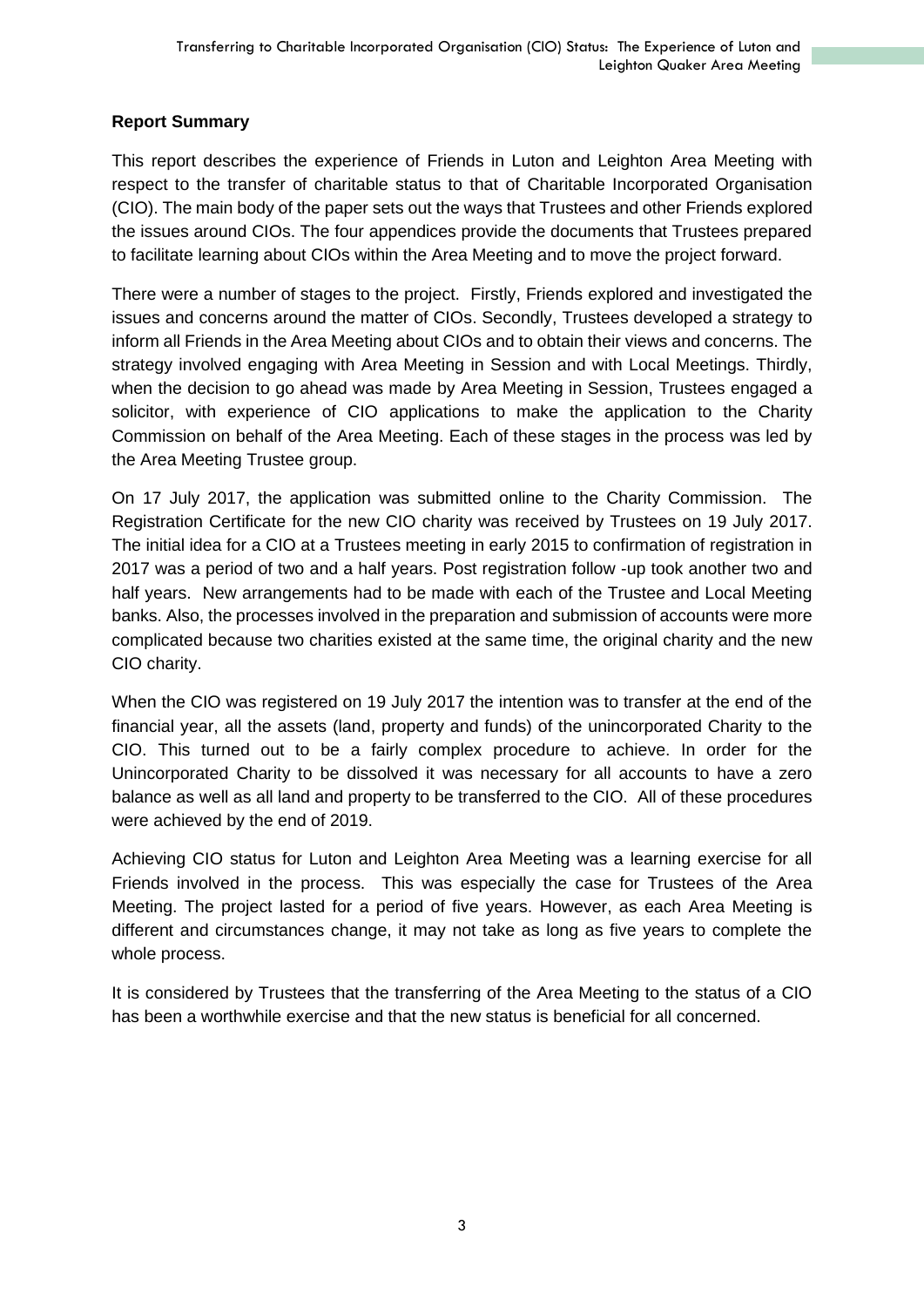# **1.0 Introduction**

The purpose of this report is to describe the experience of one Area Meeting in considering and making the transfer to the status of a Charitable Incorporated Organisation (CIO). It is hoped that the report will be helpful for trustee groups and Area Meeting Friends as they discern a way forward concerning possible CIO status for their Area Meeting. Achieving CIO status for Luton and Leighton Area Meeting has been a cooperative endeavour. Thanks is due to all of the Friends involved: trustees, as well as Friends in Local Meetings and in Area Meeting in Session.

# **2.0 Exploration**

At a Trustees' meeting on 10th February 2015, Luton and Leighton Area Meeting Trustees were first alerted to the possibility of making a transfer to the status of a CIO. One Trustee with a legal background had prepared a short report on the advice issued at that time by Quaker Stewardship Committee (QSC)<sup>1</sup>. QSC also provided a Constitution template as agreed between BYM and the Charity Commission<sup>2</sup>. At that meeting, the Trustee recommended to the Trustee Group that we should become a CIO. He pointed out that one of the main advantages was that the CIO structure removed personal liability should there be a claim by individuals/companies against the Area Meeting/Local Meetings. At the Trustee meeting in June 2015 further consideration was given to the possibility of transfer to CIO status. It was agreed that two Trustees would bring back a report on CIOs to our next meeting and at the same time, contact Quaker Stewardship Committee for their advice.

# **3.0 Strategy**

For the August 2015 meeting The Clerk circulated to Trustees in advance of the meeting a briefing paper on the main issues in connection with CIOs (see Appendix 1). We considered these to be: (i) removing the personal liability from Trustees and Friends in the Area Meeting should there for example be a large financial claim against the Area Meeting/Local Meeting (ii) The necessity to hold an Annual General Meeting (iii) Possibly reconciling any changes in the future to Quaker Faith and Practice with the wording in the new CIO constitution. Removing personal liability was the most important issue for Trustees and the main reason for applying to become a CIO. It should be noted that this protection applies only to Members of the Area Meeting.

At our October 2015 meeting two Friends reported on their attendance in September at a Trustees' conference in Friends House. CIOs were considered briefly at this conference. The two trustees came away with the impression that very few Area Meetings were seriously considering the matter of CIOs. Also, there was a feeling that no positive advice/direction was being given on the matter by QSC or BYM Trustees.

At our meeting in December a Trustee reported on his contact with the Clerk to Trustees of another Area Meeting concerning CIOs. The Area Meeting had made progress and had

<sup>1</sup> Should Area Meetings consider becoming Charitable Incorporated Organisations or Companies? (Nov 2014)

<sup>&</sup>lt;sup>2</sup> Constitution of a Charitable Incorporated Organisation, with Members other than its Trustees

Adapted for Application to X Area Meeting of the Religious Society of Friends (Quakers)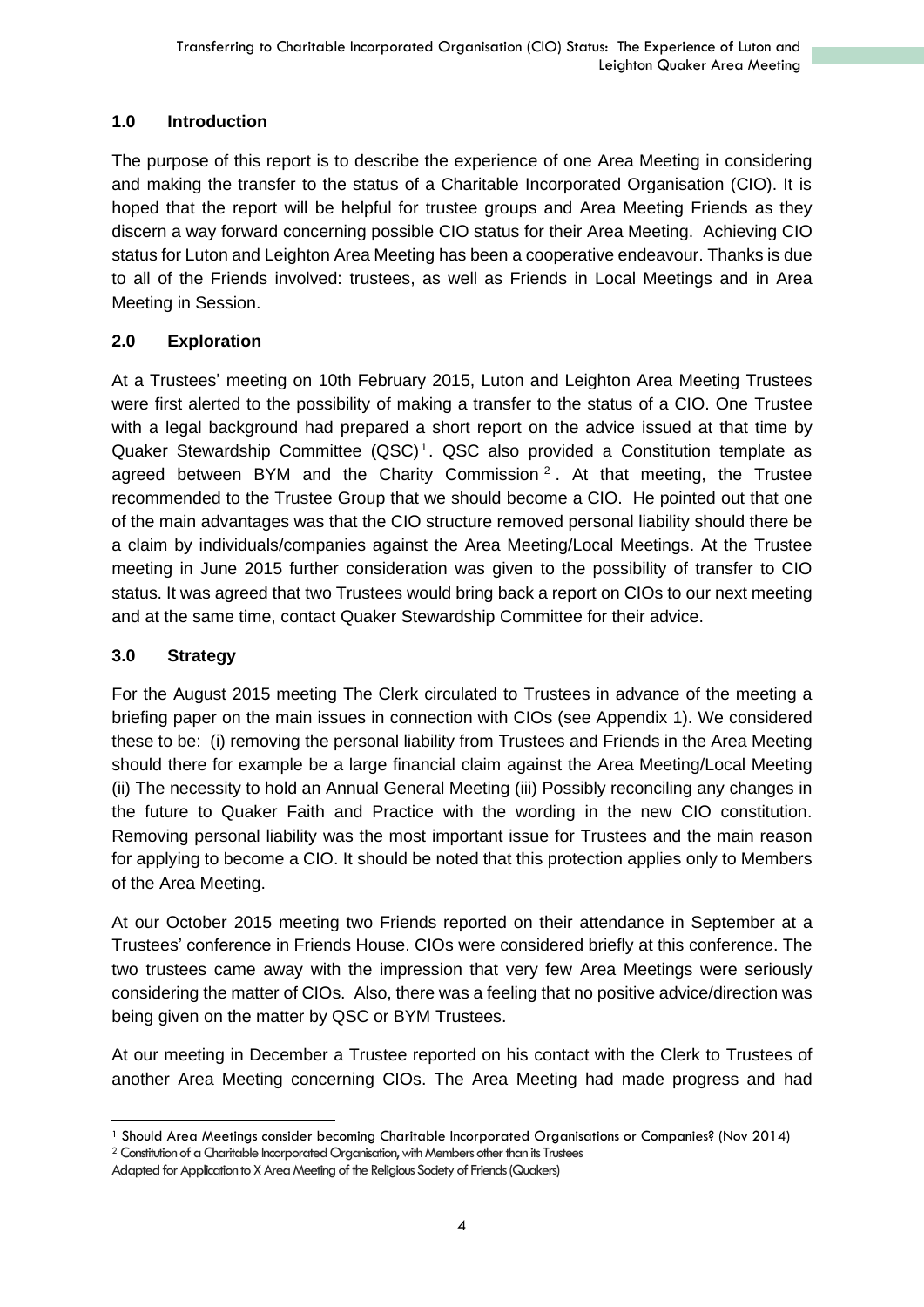already submitted a CIO application to the Charity Commission. This gave Luton and Leighton Trustees some encouragement to progress their own engagement with the matter of CIOs. Therefore, prior to the meeting of Trustees in February 2016 a draft report on CIOs was circulated to Trustees and to Area Meeting Clerks. A request was made to the Clerks to include the Report on the Area Meeting in Session agenda in March 2016 (see Appendix 2).The Report recommended that Area Meeting should transfer its status to that of a CIO and that consultation should be carried out with Local Meetings to obtain their views on the matter. Trustees then circulated a paper to Clerks of Local Meetings, setting out the issues surrounding CIOs and requesting their comments to be sent to the Area Meeting Clerk (see Appendix 3).

Trustees also consulted with other Area Meetings during this time. Trustees then prepared a report on their wider investigations and feedback from Local Meetings. A comprehensive report on their findings was presented to Area Meeting in September 2016 (see Appendix 4). It was agreed at that Area Meeting to transfer the charitable status of the Area Meeting to that of a CIO.

# **4.0 Constitution Template BYM and the Application to the Charity Commission**

During this time Trustees paid much attention to the new constitution template which had been agreed between BYM and the Charity Commission. We wondered if any amendments could be made to that text as a Trustee queried section 18 which referred to 'the decision made by the majority of trustees at a quorate meeting'. We made enquiries at Friends House about possibly making amendments to the agreed template. The Friend who carried out negotiations with the Charity Commission concerning the CIO constitution template confirmed that the text could not be altered in anyway (apart from 'personalising' for an individual Area Meeting). Trustees agreed to take the constitution text to Area Meeting and to obtain Area Meeting's approval to submit an application for CIO status to the Charity Commission.

Area Meeting in Session agreed to the new constitution and agreed that Trustees should make an application to the Charity Commission to be registered as a CIO.

Trustees appointed a solicitor to prepare the application to the Charity Commission<sup>3</sup>. The solicitor had experience in making such applications and had been recommended by the Clerk of Trustees of another Area Meeting. There then followed a period in which there was regular communication between the Clerk of Trustees and the solicitor in preparing the application. The Clerk provided the solicitor with much of the information which was needed for the application. This included for example the details of each Trustee such as name, date- of- birth and address.

On 17 July 2017 the CIO application was submitted to the Charity Commission. On 19 July 2017 the Clerk to Trustees received the CIO registration certificate from the Charity Commission, with the new Charity number.

<sup>3</sup> It is not essential to use a solicitor for the application. As Clerk at that time I was involved in a number of projects and busy with Trustee matters, other than the CIO. I decided therefore that it would be best to have the services of a professional with experience of making such applications to the Charity Commission.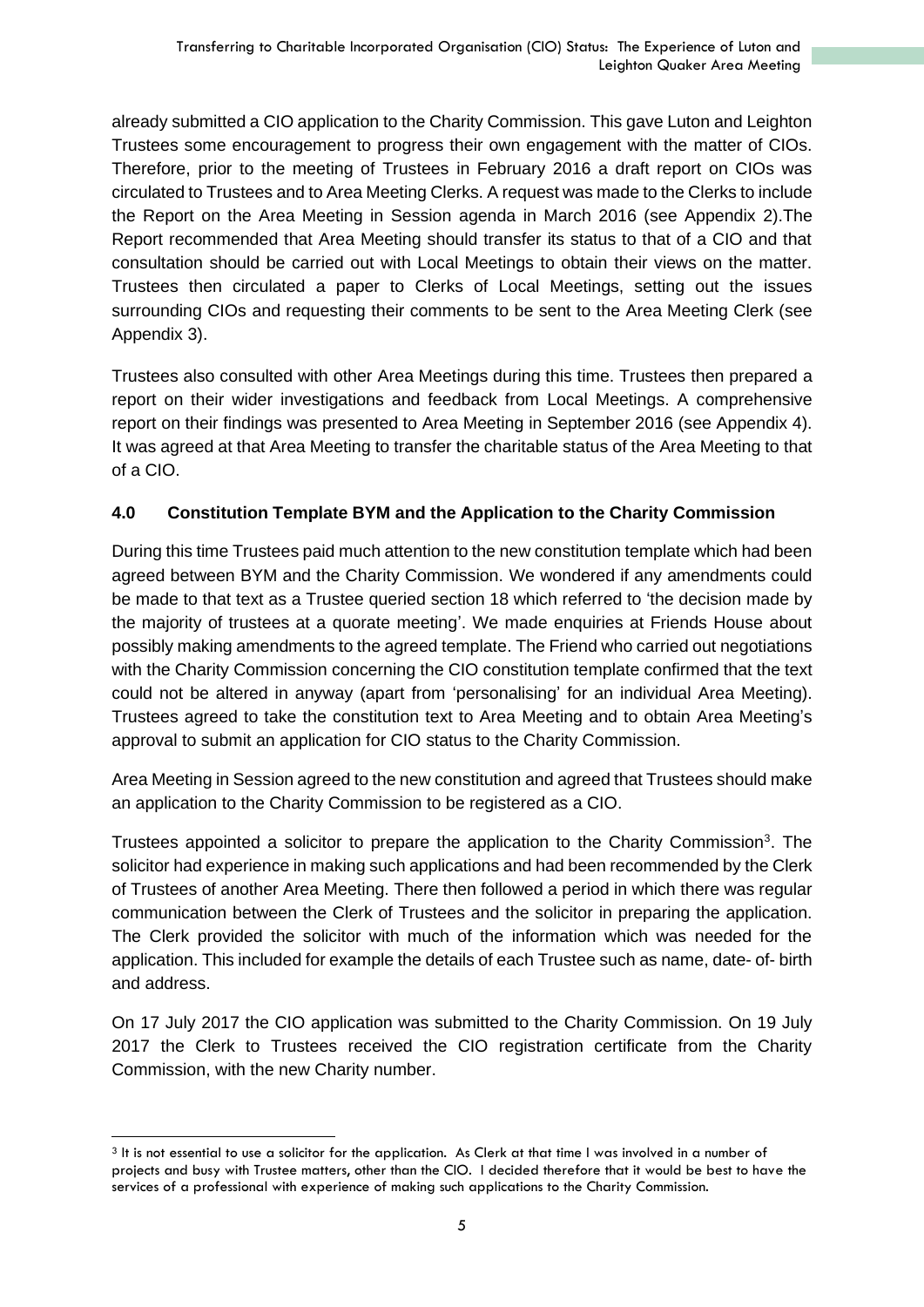# **5.0 Post Registration Arrangements: Banks and Finance**

The registration as a CIO resulted in a flurry of activity for the Trustees and for Friends in Local Meetings. One area of follow-up from the new CIO status was dealing with our banks and finances.

Our banks together with other organisations such as building societies were advised about the new CIO status and given all the necessary information such as the new charity number. These procedures applied to Area Meeting Trustees and to Local Meeting Treasurers. It was found that policies of banks and other savings institutions could be quite different. Some institutions simply amended their records to show the new charity number designated by the Charity Commission while others required the opening of new accounts using the details of the new CIO. This meant that for a period of time bank and savings accounts were operating under the name of the CIO and the original unincorporated charity, running side -by- side. The existence of the newly created CIO did not mean that the unincorporated charity was automatically closed. This closure required a separate procedure which was best left until the whole transfer process was completed. Given this situation, there were implications on the preparation and submission of the annual accounts as these had to cover both charities. Advice was obtained from the Area Meeting accountant about the management of these arrangements.

With the opening of new accounts in the name of the CIO, it was important to keep the old accounts open until all those who regularly paid money into the accounts were advised of the situation and all direct debits and standing orders were transferred.

### **6.0 Post Registration Arrangements Transfer of Assets**

When the CIO was registered on 19 July 2017 the intention was to transfer at the end of the financial year, all the assets (land, property and funds) of the unincorporated Charity to the CIO. There was however, one undecided element and that was the place of The Friends Trusts Limited, (FTL) which was the Custodial Trustee.

Both charities continued to exist side- by- side. Trustee Meetings and Area Meeting in session included both Charity numbers in their letterheads. Annual Reports and Accounts for 2018 had to be produced for both Charities. This was complicated by the fact that funds had been transferred at different times during the year by Local Meetings. The advice of Accountants and Auditors was obtained. The CIO accounts were for the period 19.7.19 to 31.12.18. The Unincorporated Charity year was 1.1.18 to 31.12.18. It was agreed that a point during the financial year would be set as the date when those funds that had been transferred would be reckoned to be with the CIO. The Annual Report to Area Meeting in Session was identical for both Charities except for a few words.

When the issue of the transfer of assets was addressed again in early 2019, it became clear that it was a complex matter and there was no definitive advice from Quaker Stewardship Committee. QSC had been in communication with the Charity Commission about this kind of issue for some time. The Trustees agreed to transfer the assets via a General Vesting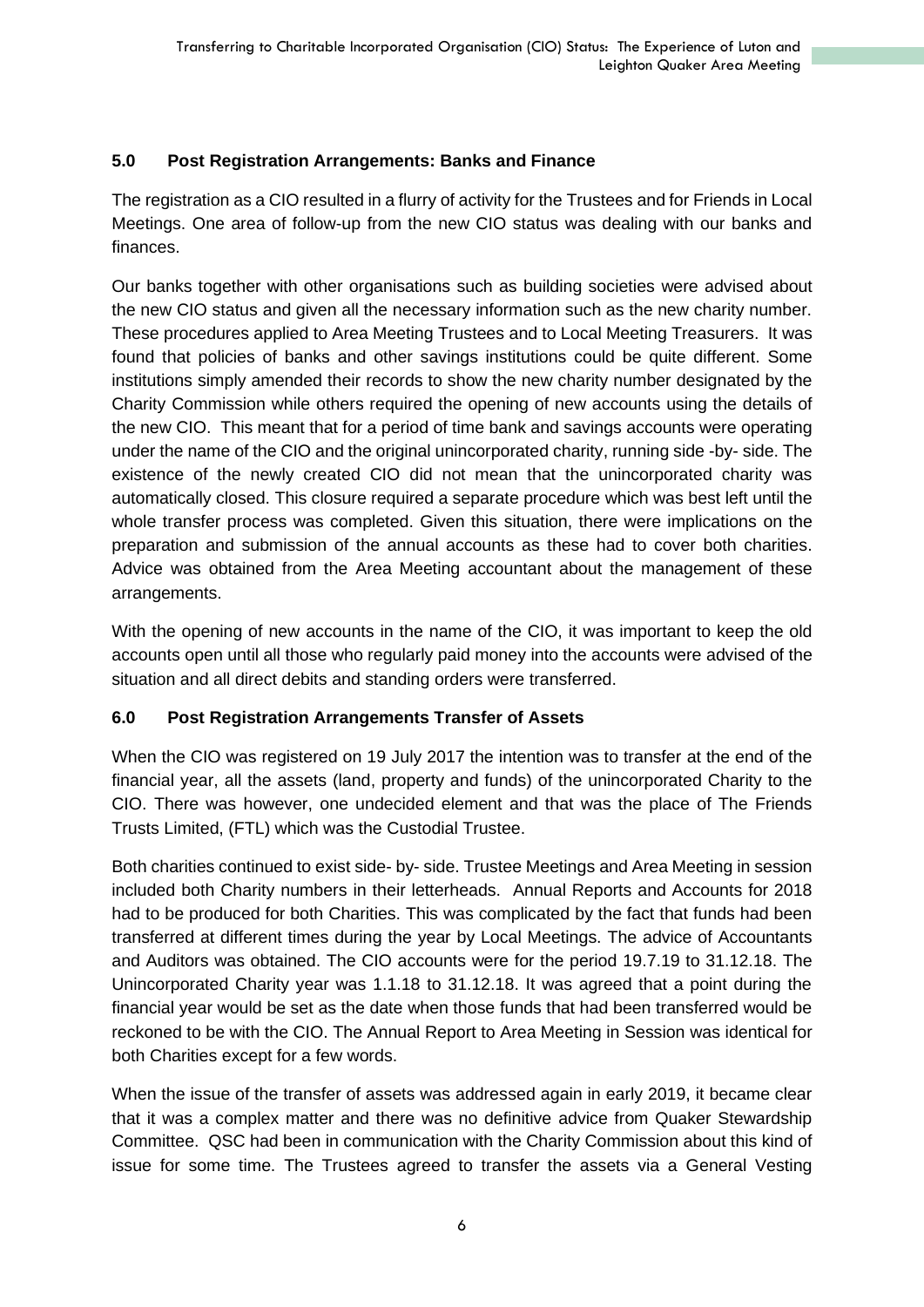Declaration drafted by their solicitor. The Clerk to Trustees had already enquired of the Charity Commission how to transfer the assets and eventually received a response which informed him that this could be done by a Section 105 Order, which the Charity Commission drafted. Advice was sought from Friends Trusts Limited and Quaker Stewardship Committee about whether the assets should be held by the CIO or to ask FTL to become a holding company for the assets. This latter option was settled upon, mainly because this provided additional assurance for the Trustees in making decisions about the disposal of assets. The 105 Order was sealed on 5<sup>th</sup> December 2019.

In order for the Unincorporated Charity to be dissolved it is necessary that all accounts have a zero balance as well as all land and property to be transferred to the CIO. Funds held by most Local Meetings and those of AM were transferred to new accounts registered with the CIO Charity by the end of the financial year 2019. However, one Local Meeting had difficulty with setting up new signatories for their bank account and could not transfer their funds. When this has been achieved the Unincorporated Charity will be dissolved.

# **7.0 Summary and Conclusions**

It should be borne in mind that the whole process of achieving CIO status and completing all the necessary follow-up financial/legal arrangements, ran from early 2015 until the end of 2019, with CIO registration being confirmed in July 2017. Therefore, it must be assumed by any Area Meeting contemplating achieving CIO status, that the whole process is likely to take a period of years. Although, circumstances vary in each Area Meeting and the lengths of time taken will also vary. Also, arrangements with the Charity Commission may be different. For Luton and Leighton there were identifiable phases for the project: (i) a period of discernment for Trustees, Friends in Area Meeting in Session and Friends in Local Meetings (ii) making the application to the Charity Commission (iii) dealing with the legal and financial follow-up arrangements, involving AM Trustees and Local Meeting Friends.

The determination to achieve CIO status was a learning experience for all involved: AM Trustees, AM Clerks, Local Meeting Clerks and all Friends who participated in any sessions to do with the matter. It feels that it has been worthwhile for all concerned, to make the change to a CIO.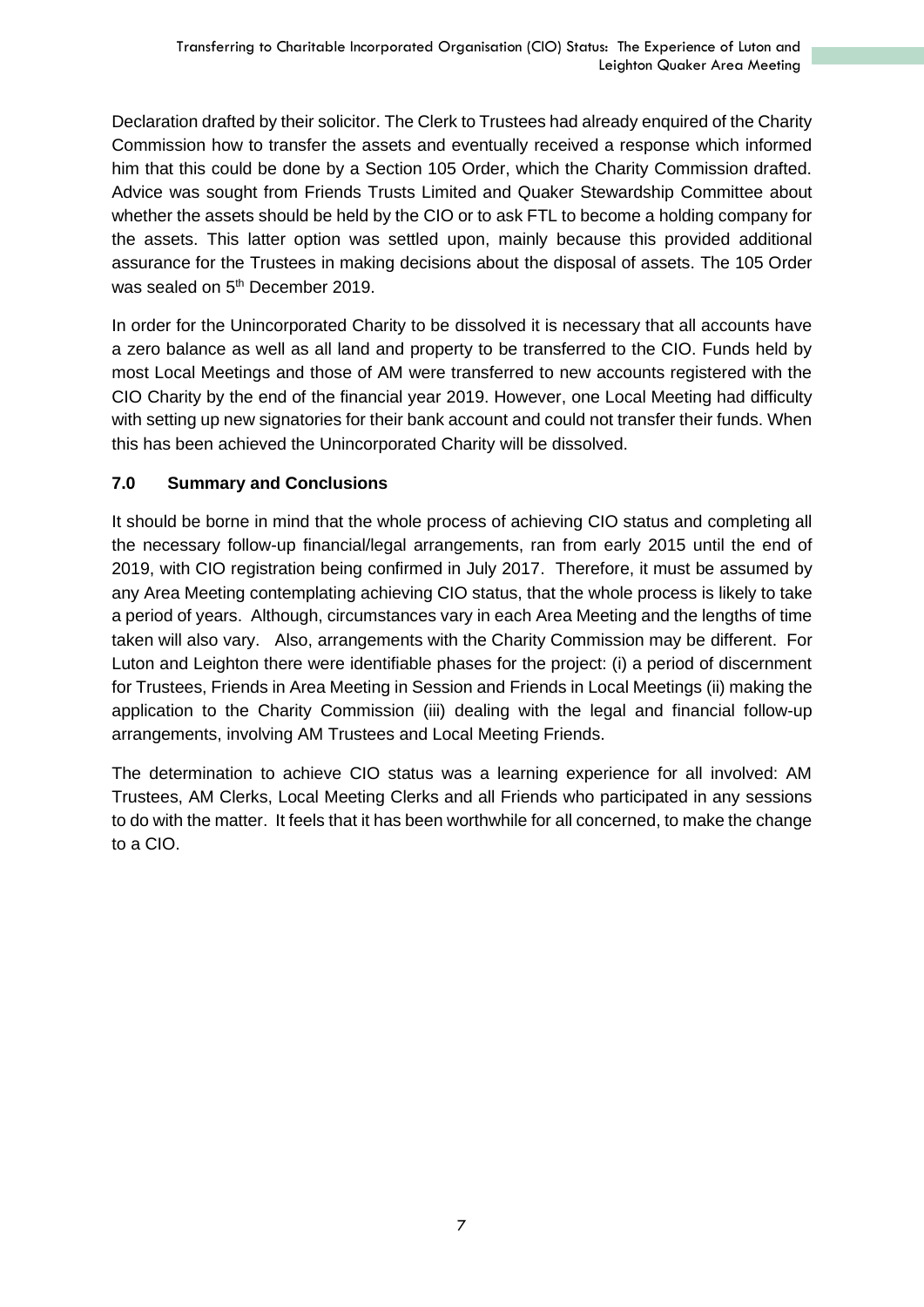#### **APPENDIX 1: PAPER TO TRUSTEES ABOUT INITIAL IDEAS ON CIOS**

# **Charitable Incorporated Organisations (CIOs): The Key Issues for Luton and Leighton Area Meeting**

#### **Introduction**

Advice on CIOs has been provided by Quaker Stewardship Committee but no recommendation has been given that Area Meetings should move to this new structure. A Constitution template for Area Meetings that wish to transfer to the CIO structure has been agreed with the Charity Commission. Two Friends organisations have become CIOs: Friends Southern Summer Events and Friends House (London) Hospitality Ltd.

#### **CIOs: Key Issues**

#### **Issue One: Safety Net**

Under current arrangements in the Area Meeting, all members are personally liable should there be a claim for a large financial payment, against the Area Meeting. Trustees and Friends in responsible positions such as convenors of committees would in particular feel the emotional and financial impact of such a claim.

The CIO structure removes personal responsibility from individuals: Clause 8 of the Constitution: *'If the CIO is wound up, the members of the CIO have no liability to contribute to its assets and no personal responsibility for settling its debts and liabilities'.*

#### **Issue Two: Annual General Meeting**

The Area Meeting does not hold an AGM.

The CIO structure requires the holding of a meeting described as an AGM:

Clause 10: *'At least one meeting shall take place each year which will be designated an Annual General Meeting at which the trustees will normally present the previous year's annual report and accounts'.*

#### **Issue Three: Changes to Quaker Faith and Practice**

If changes are made to Quaker Faith and Practice, the Area Meeting needs to check that any changes are not contrary to the requirements of the CIO Constitution.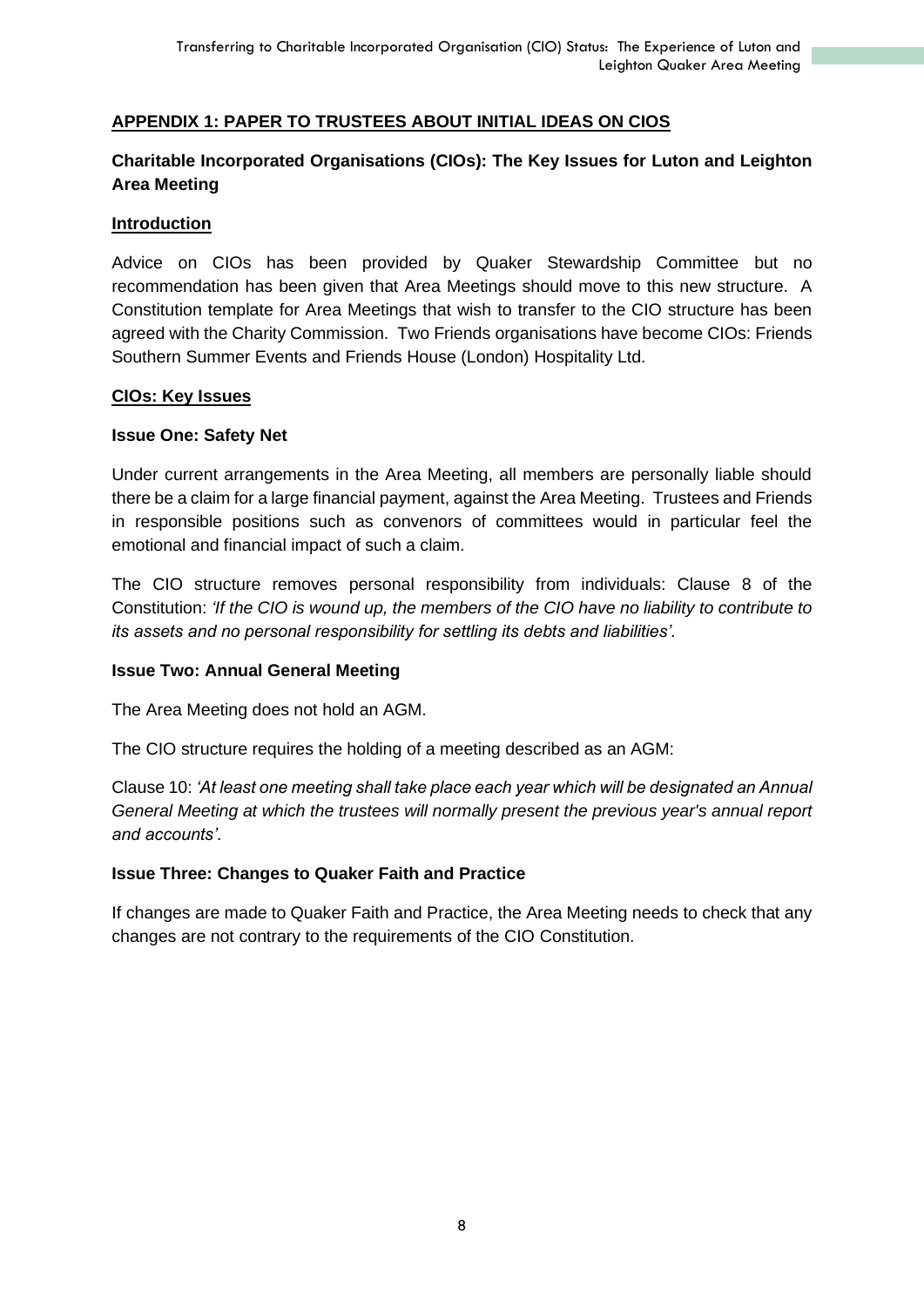#### **APPENDIX 2: PAPER ON THE CIO PROPOSAL TO AREA MEETING IN SESSION**

# **Should Luton and Leighton Area Meeting become a Charitable Incorporated Organisation (CIO)?: A Summary Report by Area Meeting Trustees**

#### **1.00 Introduction**

In November 2015, Area Meeting agreed a number of priorities for 2016, including the following:

*'Consider the establishment of a new Charitable Incorporated Organisation (CIO) structure for the Area Meeting'* 

Area Meeting Trustees have considered the matter of Charitable Incorporated Organisations (CIOs) at three meetings. Minute 59.15 agreed at the Trustee meeting on 8 December was as follows:

*'Since the discussion at our last meeting on this matter, Bill G has been in touch with the Clerk West Kent Area Meeting. The matter has been considered by West Kent Area Meeting in session and the required documentation has now been submitted to the Charity Commission in order for their Area Meeting to become a CIO. Bill G has been able to update us on the West Kent situation tonight.*

*We agree that it is now time to take this matter to an Area Meeting Business Meeting in order that the matter can be considered by Friends. We further agree the Clerk and Bill G should prepare a report for Area Meeting, which they will circulate to Trustees prior to our meeting in February 2016'.*

The purposes of this report are: (i) to present Area Meeting Friends with the background to the Trustee discussions about CIOs (ii) to clarify the meaning of CIOs and (iii) to set out the issues involved for Luton and Leighton Area Meeting, should the AM wish to become a CIO.

### **2.00 Current Charitable Arrangement: Governing Document**

Currently, the Luton and Leighton Area Meeting Charity is governed by the Governing Document which was adopted on 10 December 2006 by minute 108.06.12 of Luton and Leighton Monthly Meeting. The document provides guidance on the governance of the Area Meeting and sets out the Object of the Charity as follows:

*'The object of L&L Area Meeting is the furtherance of the general religious and charitable purposes of the Religious Society of Friends (Quakers) in Britain in the area of L&L Area Meeting and beyond.'*

The Luton and Leighton Area Meeting charity is, in law, an unincorporated membership association.

### **3.00 The CIO Charitable Arrangement: Different from a Company**

A CIO is an "Incorporated Organisation", and as such its members are considered in law to act as one body, not as individuals. This complete removal of personal responsibility is NOT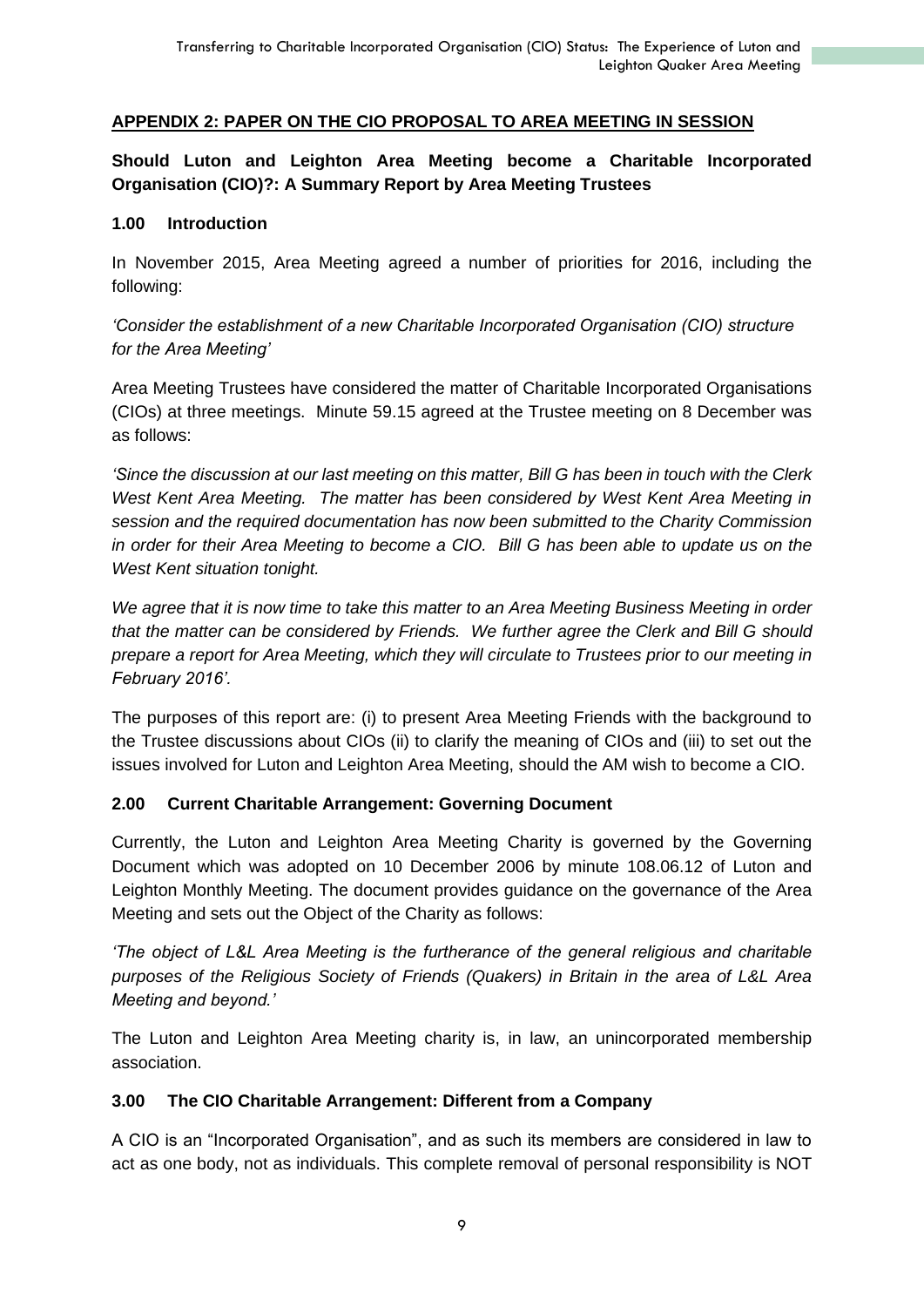the same as the Limited Liability of individual shareholder members of a Company, whose liability is limited to the "face value" of the share (usually £1). Furthermore, Ltd Companies are governed by the relevant Company Act, unlike a CIO which is governed currently by the Charities Act 2011. Also, unlike this Friends CIO (using discernment by Quaker Business method and Nominations procedure), Ltd Company decisions are taken by majority vote (even including the Chairman's "casting vote") and management appointments are made by Shareholder votes at a General Meeting. It should be noted that Friends Trust Ltd. is a company limited by guarantee of its members (CLG). This structure was until 2011, the only method by which Trustees could limit their liability (to £1). However, Friends Trusts Ltd, unlike a CIO is required to report annually both to Companies House and to the Charity Commission.

# **4.00 The Quaker CIO Constitution Template (Governing Document)**

In November 2014, Quaker Stewardship Committee, as a result of negotiations with the Charity Commission, agreed a new Constitution (Governing Document) template for Area Meetings that wish to transfer to the CIO structure. This new constitution is based on the standard CIO especially tailored to the ways in which Friends carry out their business and to the form of governance which applies throughout BYM. *Appendix One* illustrates the CIO constitution with the detail inserted as applicable to Luton and Leighton Area Meeting. The guidance for the Area Meeting in this new document is very similar to that which is set out in the current Governing Document. Two Friends organisations have become CIOs: Friends Southern Summer Events and the Quakers & Business group. Also, West Kent Area Meeting made an application for CIO status to the Charity Commission in December 2015.

# **5.00 CIOs: The Key Issues**

# *Issue One: Personal Liability and the Safety Net*

Under current arrangements in the Area Meeting (in law, an unincorporated membership association), all members are personally liable, should there be a claim against the Area Meeting for a large financial payment, that exceeds AM Reserves. Trustees and Friends in responsible positions of trust, such as clerks, treasurers and convenors of committees would in particular feel the emotional and financial impact of such a claim.

The CIO structure removes personal responsibility from individuals: Clause 8 of the Constitution: *'If the CIO is wound up, the members of the CIO have no liability to contribute to its assets and no personal responsibility for settling its debts and* liabilities'*.* Therefore, within the CIO umbrella, Members of Area Meeting automatically have this protection. This situation does not apply in law to Attenders. However, if transfer is made to a CIO, the Area Meeting would continue the protection for all, Members and Attenders, as it is under the current charity arrangement. All Members and Attenders are covered under the Area Meeting Insurance Policy.

Thus, this CIO structure provides that all AM members, not only AM Trustees, have zero liability (i.e. not even a token £1). Such an arrangement, where there is no threat to a Friend's personal assets in the event of a claim, is considered to be a major advantage of the CIO structure.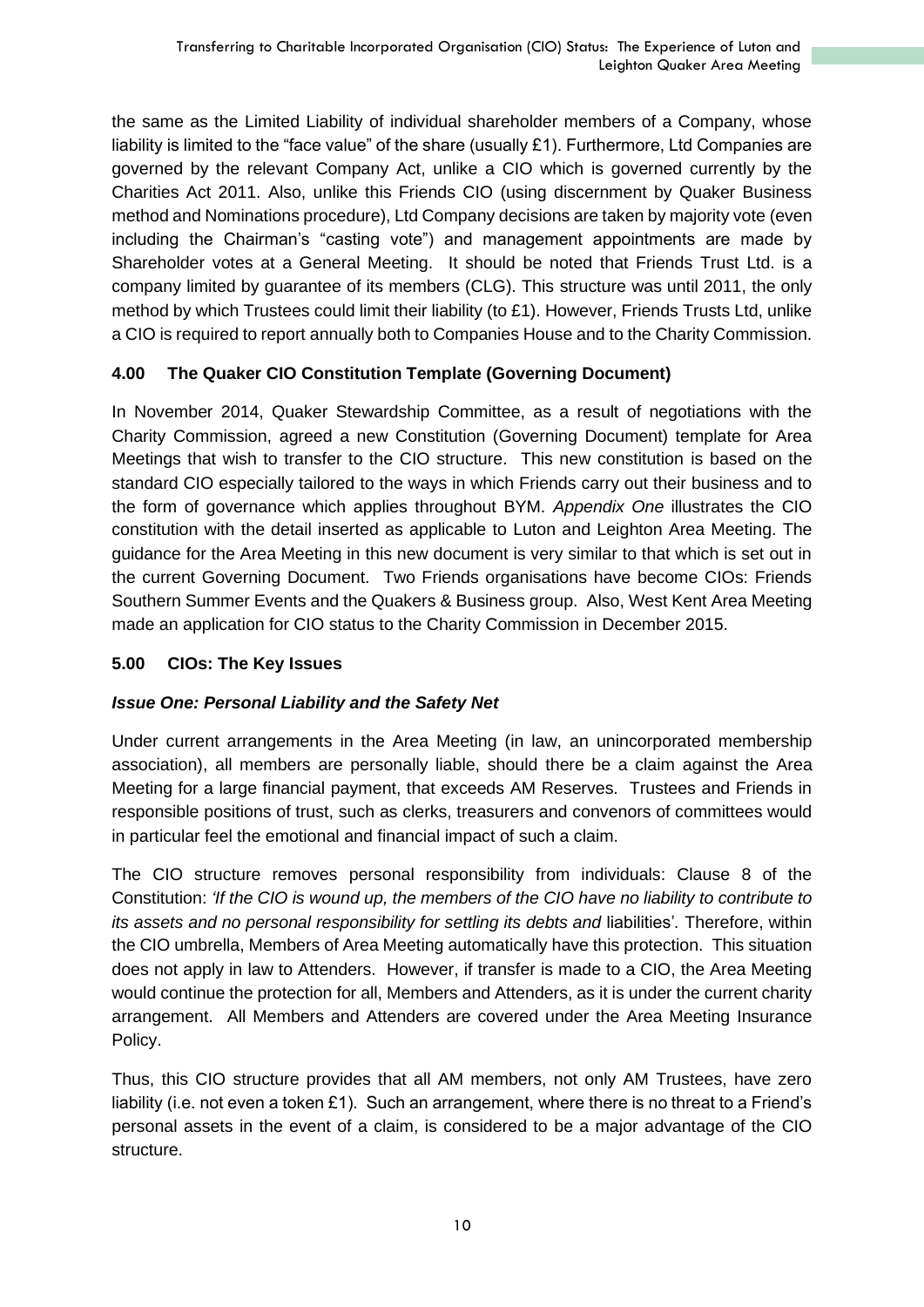# *Issue Two: Annual General Meeting*

Luton and Leighton Area Meeting does not hold an AGM.

The CIO structure requires the holding of a meeting described as an AGM:

Clause 10: *'At least one meeting shall take place each year which will be designated an Annual General Meeting at which the trustees will normally present the previous year's annual report and accounts'.*

Trustees present the annual Area Meeting Report to Area Meeting in November of each year. This annual report is subsequently sent to the Charity Commission. Therefore, this particular Area Meeting could be considered as the 'Annual General Meeting' within any new CIO structure. It should be noted that there is no extra requirement to report to Companies House.

# **Issue Three: Changes to Quaker Faith and Practice**

If changes are made to Quaker Faith and Practice, the Area Meeting needs to check that changes are not contrary to UK law, currently the Charities Act 2011 which sets out the CIO structure.

# **5.00 Summary and Conclusions**

The new Constitution as agreed by QSC with the Charity Commission provides Area Meeting Friends with the opportunity to transfer current charitable status to a different structure, the Charitable Incorporated Organisation. QSC has provided the new Constitution template as agreed with the Charity Commission, so that Area Meetings might consider and pursue the CIO option for the Charity. The most significant advantage of the CIO structure is the removal of personal liability should a substantial claim be made against Friends at Area Meeting or Local Meeting level.

### **6.00 Recommendations**

Area Meeting Trustees recommend to Area Meeting that:

- 1. The Area Meeting should agree in principle to transfer its charitable structure to that of a Charitable Incorporated Organisation (CIO)
- 2. If Recommendation 1. is agreed by Area Meeting, Trustees should consult with Local Meetings on the detailed proposals for a CIO.
- 3. When the consultation process is completed, the matter is brought back to Area Meeting for further consideration.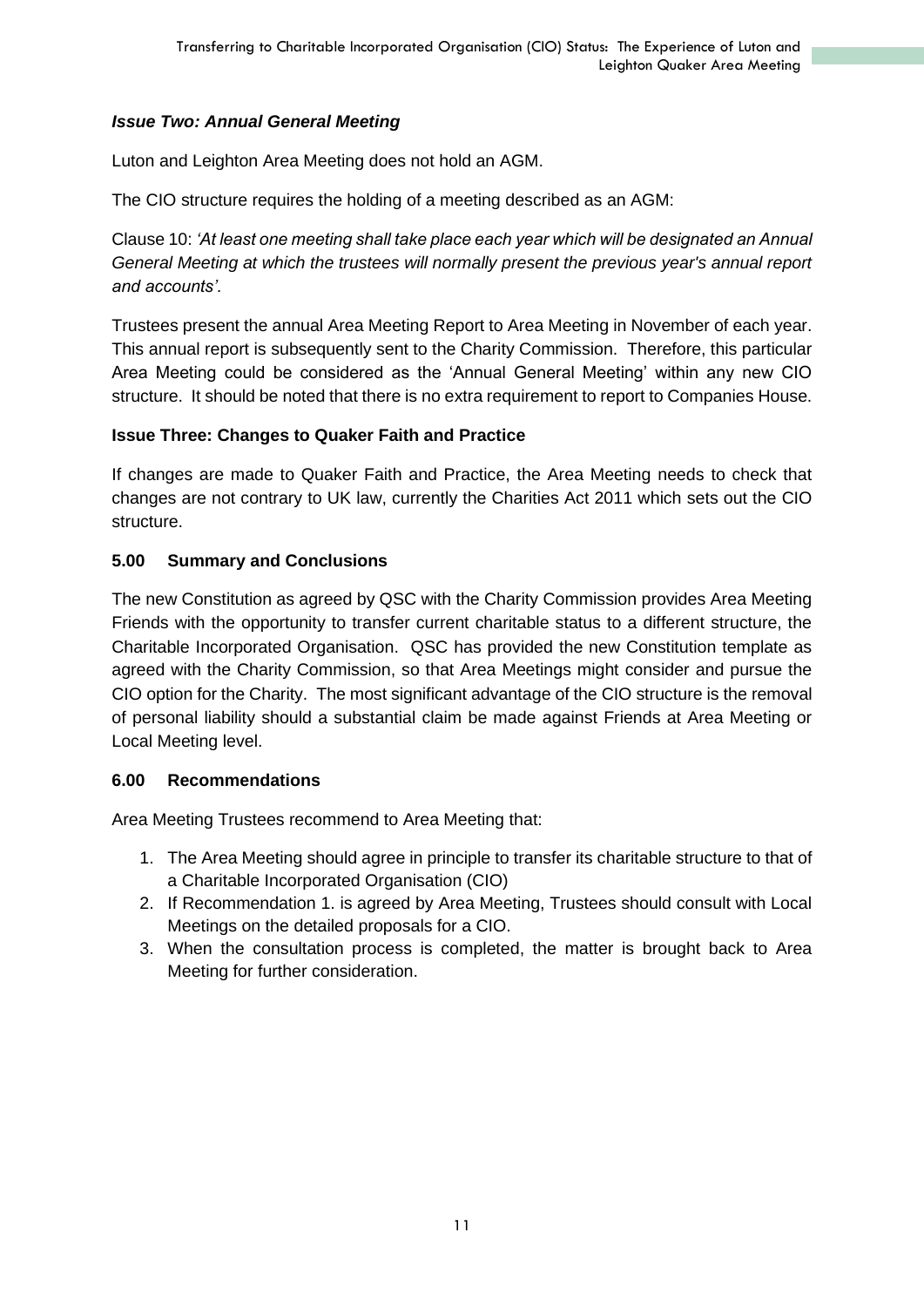## **APPENDIX 3: PAPER ON CONSULTATION WITH LOCAL MEETINGS**

# **Should Luton and Leighton Area Meeting become a Charitable Incorporated Organisation (CIO)?: One Page Summary of Trustees' Report for Consultation with Local Meetings as Agreed by Area Meeting Minute 16.03.08**

#### **Introduction**

A new kind of structure for charitable bodies is available called a Charitable Incorporated Organisation (CIO). The full Trustee report to Area Meeting explores whether Luton and Leighton Area Meeting should adopt the new structure.

### **CIO Constitution Agreed with the Charity Commission**

Currently, the Luton and Leighton Area Meeting Charity is governed by the Governing Document (Constitution) which provides guidance on the governance of the Area Meeting. In November 2014, Quaker Stewardship Committee issued a new draft Constitution (Governing Document) template for Area Meetings for use by those Area Meetings that wish to transfer to the CIO structure. This new constitution is based on the standard CIO especially tailored to the ways in which Friends carry out their business and to the form of governance which applies throughout BYM.

#### **CIOs: Key Issues**

- Under current arrangements in the Area Meeting (in law, an unincorporated membership association), all members are personally liable should there be a claim against the Area Meeting for a large financial payment, that exceeds AM Reserves. The CIO structure removes personal liability from individuals. Such an arrangement, where there is no claim against a Friend's personal assets is considered to be a significant advantage of the CIO structure.
- The CIO structure requires the holding of a meeting described as an AGM. The Area Meeting in November, when Trustees present the Area Meeting Annual Report, could be considered for CIO purposes as the AGM.
- If changes are made to Quaker Faith and Practice, the Area Meeting needs to check that changes are not contrary to UK law, currently the Charities Act 2011 which sets out the CIO structure.

#### **Recommendation**

4. Trustees are asked to consult with Local Meetings on the detailed proposals for a CIO (Area Meeting Minute 16.03.08)

CIOSummaryOnePageAmended16March2016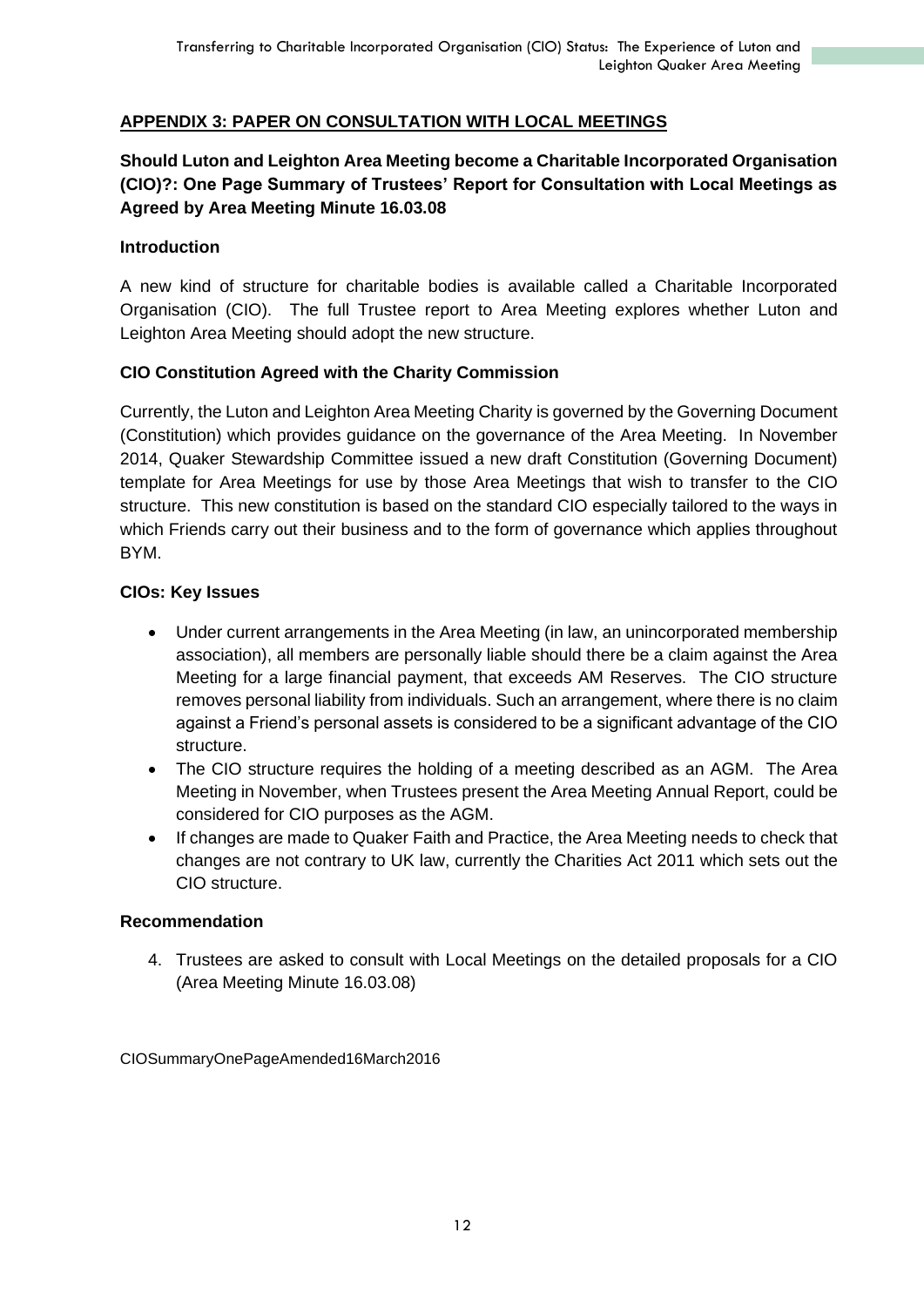# **APPENDIX 4: PAPER TO AREA MEETING IN SESSION – REPORT ON CONSULTATIONS AND RECOMMENDATION FOR TRANSFER TO CIO STATUS**

**Transfer of the Luton and Leighton Area Meeting Charity to a Charitable Incorporated Organisation (CIO): Report on Consultations Local Meetings and Others**

### **(September 2016)**

#### **Introduction**

At the Area Meeting in March 2016 it was agreed that Trustees should consult with Local Meetings on the proposal to transfer the status of Luton and Leighton's Area Meeting to that of a new kind of Charity: a Charitable Incorporated Organisation (Minute 16.03.08 refers). This report to Area Meeting summarises the responses received from Local Meetings and also responses from Friends in a number of BYM Area Meetings and in two Quaker organisations.

### **Responses from Luton and Leighton Local Meetings**

Each Local Meeting has included the CIO topic in one of their business meetings and sent a minute to the Clerk of Trustees. In their minutes, Meetings generally express their support for transfer to a CIO. The Harpenden minute expresses some uncertainty about whether the Area Meeting should take such a step. The Luton minute expresses concern about the administrative task in making an application.

### **Responses from BYM Area Meetings and Quaker Organisations**

The Area Meeting Clerk contacted the Clerks of Area Meetings within the Clerks Cluster about their involvement with the CIO issue. West Kent Area Meeting became a CIO in 2015. Of the thirteen AMs that responded, most had not discussed the CIO matter. The Clerk of Trustees contacted two Quaker organisations that had transferred or established their status as CIOs. Friends Southern Summer Events and Quakers and Business report that there are no problems in making the application and there have been no ongoing issues or problems as a CIO.

### **Summary and Conclusions**

As requested by Area Meeting, Trustees have consulted with AM's Local Meetings and also sought comments on CIOs from a number of other Area Meetings and Quaker Organisations that have become CIOs. Luton and Leighton Local Meetings support the proposal to transfer to a CIO, but with slight reservations from two meetings. Quaker Organisations, which are CIOs are very satisfied with the arrangement. A number of AMs who responded to our request for comment have not considered the matter of CIOs and some have rejected it, for reasons not associated with the substance of the CIO arrangements. At their meeting on 30 August, Area Meeting Trustees considered the feedback from Local Meetings and other Area Meetings and Quaker organisations.